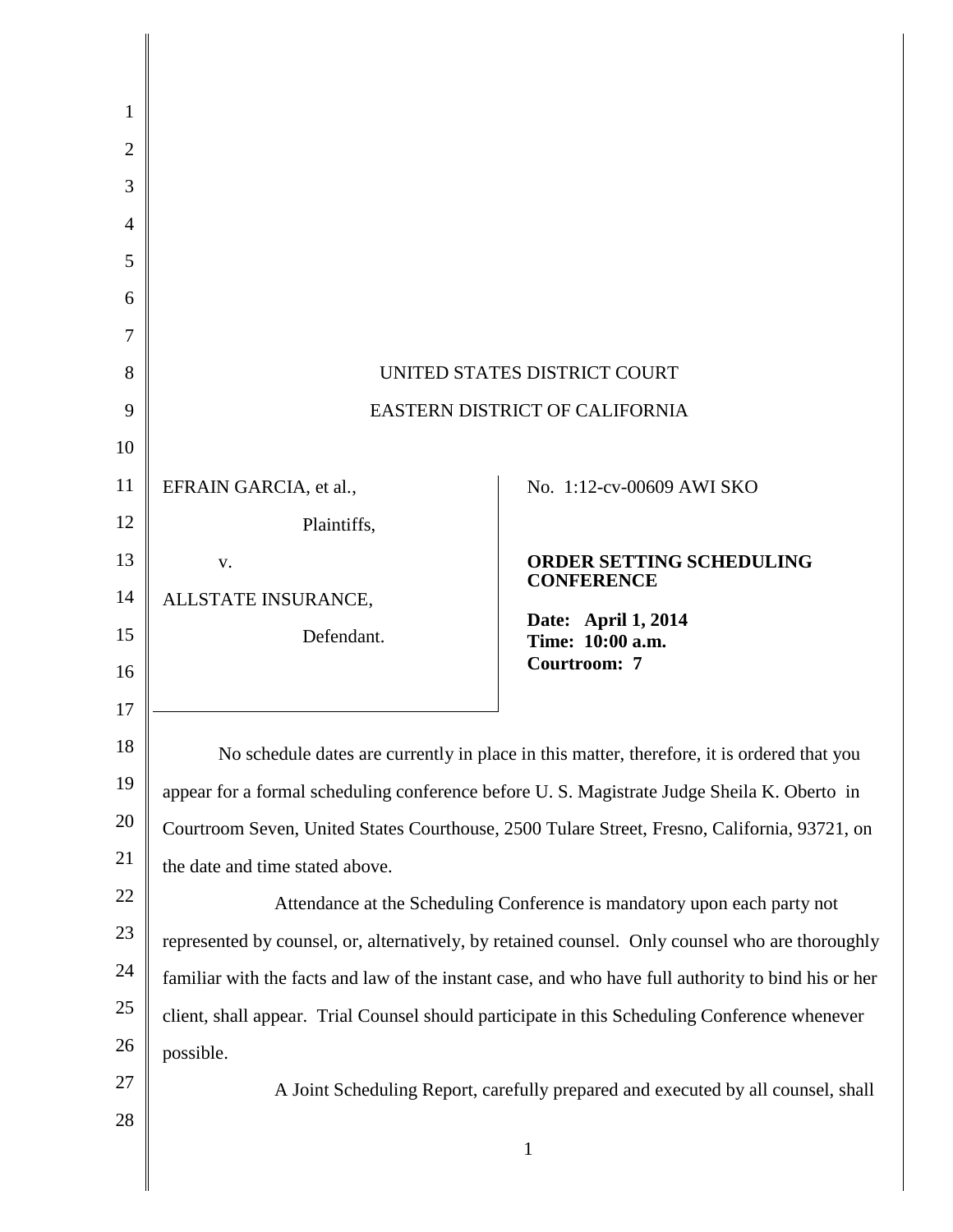1 2 3 4 5 6 7 8 9 10 11 12 13 14 15 16 17 18 19 20 21 22 23 24 25 26 27 28 2 be filed with the Clerk of the Court, in full compliance with the requirements as set forth in Exhibit "A" attached hereto **one (1) full week prior to the Scheduling Conference**. For reference purposes, the Court requires that counsels' Joint Scheduling Report indicate the date, time, and courtroom of the Scheduling Conference opposite the caption on the first page of the Report. Among other things, counsel will be expected to discuss the possibility of settlement. Counsel are to thoroughly discuss settlement with each other before undertaking the preparation of the Joint Scheduling Report and engaging in extensive discovery. However, even if settlement negotiations are progressing, counsel are expected to comply with the requirements of this Order unless otherwise excused by the Court. If the case is settled, please promptly inform the Court, and counsel's presence, as well as the joint Scheduling Report, will not be required. If two or more parties wish to appear telephonically, counsel shall decide which will be responsible for making prior arrangements for the conference call, and shall initiate the call at the above-designated time. After all parties are on the line, the call should then be placed to Judge Oberto's chambers at **(559) 499-5790**. **Additionally, counsel are directed to indicate on the face page of their Joint Scheduling Report that the conference will be telephonic. /s/ SHEILA K. OBERTO United States Magistrate Judge**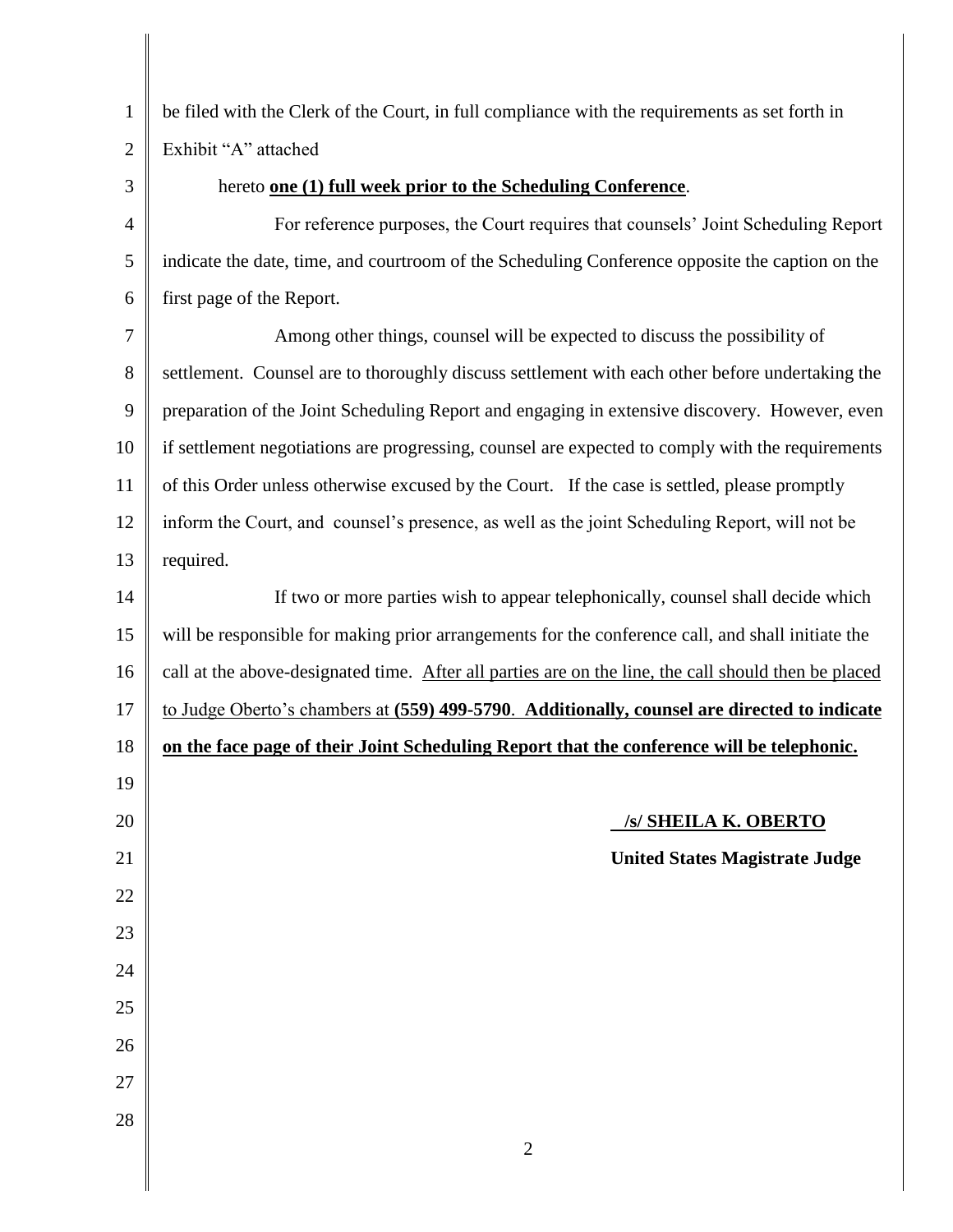| 1              |                                                                                                                                                                                                                                                                                  |  |  |
|----------------|----------------------------------------------------------------------------------------------------------------------------------------------------------------------------------------------------------------------------------------------------------------------------------|--|--|
| $\overline{2}$ |                                                                                                                                                                                                                                                                                  |  |  |
| 3              | <b>EXHIBIT "A"</b>                                                                                                                                                                                                                                                               |  |  |
| $\overline{4}$ | At least twenty (20) days before the scheduled Scheduling Conference, the<br>actual trial counsel for all parties shall conduct and conclude a conference at a time and<br>place arranged by counsel for the Plaintiff. This conference shall be preferably a personal           |  |  |
| 5              |                                                                                                                                                                                                                                                                                  |  |  |
| 6              | conference between counsel, but due to the distances involved in this District, a telephonic<br>conference call involving all counsel is permissible. The Joint Scheduling Conference                                                                                            |  |  |
| 7              | Statement shall respond to the following items by corresponding number paragraphs:                                                                                                                                                                                               |  |  |
| 8              | Summary of the factual and legal contentions set forth in the pleadings<br>1.                                                                                                                                                                                                    |  |  |
| 9              | of each party, including the relief sought by any party presently before the Court.                                                                                                                                                                                              |  |  |
| 10             | Any proposed amendment to the pleadings presently on file shall be<br>2.                                                                                                                                                                                                         |  |  |
| 11             | filed by its proponent contemporaneously with the Scheduling Conference Report. If the<br>matter cannot be resolved at the Scheduling Conference, the matter will be set as a Motion<br>to Amend in accordance with the Rules of Practice of the Eastern District of California. |  |  |
| 12             |                                                                                                                                                                                                                                                                                  |  |  |
| 13             | 3.<br>A summary detailing the uncontested and contested facts.                                                                                                                                                                                                                   |  |  |
| 14             |                                                                                                                                                                                                                                                                                  |  |  |
| 15             | A summary of the legal issues as to which there is no dispute, <i>i.e.</i> ,<br>4.<br>jurisdiction, venue, applicable federal or state law, etc., as well as a summary of the                                                                                                    |  |  |
| 16             | disputed legal issues.                                                                                                                                                                                                                                                           |  |  |
| 17             | The position of the parties with respect to consenting to jurisdiction of<br>5.                                                                                                                                                                                                  |  |  |
| 18             | the U.S. Magistrate Judge for all purposes, including trial.                                                                                                                                                                                                                     |  |  |
| 19             | The status of all matters which are presently set before the Court, <i>i.e.</i> ,<br>6.                                                                                                                                                                                          |  |  |
| 20             | hearing all motions, etc.                                                                                                                                                                                                                                                        |  |  |
|                | A complete and detailed discovery plan, including a firm cut-off date<br>7.                                                                                                                                                                                                      |  |  |
| 21             | for discovery, as outlined in Fed.R.Civ.P. $26(f)(2)$ and a proposed date for disclosure of<br>expert witnesses.                                                                                                                                                                 |  |  |
| 22             | 8.<br>Dates agreed to by all counsel for:                                                                                                                                                                                                                                        |  |  |
| 23             | Filing pre-trial motions, with the understanding that motions<br>(a)                                                                                                                                                                                                             |  |  |
| 24             | will not be entertained after the agreed date. (No later than 45 days prior to the proposed<br><b>Pre-Trial Conference data.)</b>                                                                                                                                                |  |  |
| 25             | <b>Settlement Conference date.</b><br>( <b>b</b> )<br><b>Pre-Trial Conference date.</b><br>(c)                                                                                                                                                                                   |  |  |
| 26             | <b>Trial date.</b><br>(d)                                                                                                                                                                                                                                                        |  |  |
| 27             | All of these dates should be considered firm dates. Dates should be set                                                                                                                                                                                                          |  |  |
| 28             | to allow the Court to decide any matters under submission before the Pre-Trial Conference<br>3                                                                                                                                                                                   |  |  |
|                |                                                                                                                                                                                                                                                                                  |  |  |
|                |                                                                                                                                                                                                                                                                                  |  |  |